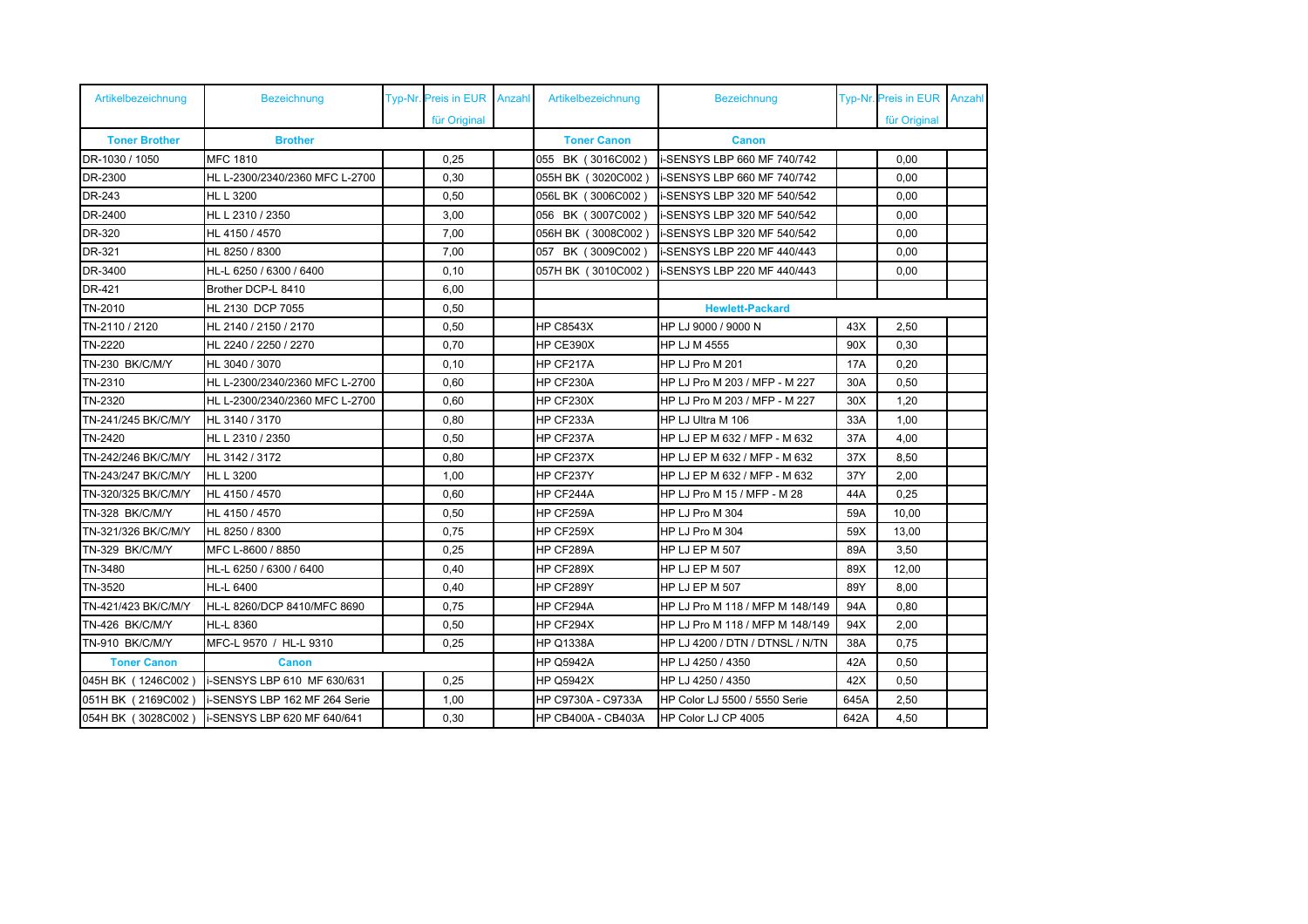| Artikelbezeichnung            | <b>Bezeichnung</b>                    |      | Typ-Nr. Preis in EUR Anzahl | Artikelbezeichnung     | <b>Bezeichnung</b>                 | Typ-Nr. Preis in EUR Anzahl |  |
|-------------------------------|---------------------------------------|------|-----------------------------|------------------------|------------------------------------|-----------------------------|--|
|                               |                                       |      | für Original                |                        |                                    | für Original                |  |
| <b>Toner HP</b>               | <b>Hewlett-Packard</b>                |      |                             | <b>Toner Kyocera</b>   | <b>Kyocera</b>                     |                             |  |
| HP CE270A - CE273A            | HP Color LJ CP 5525                   | 650A | 4,50                        | TK-5220                | FS Ecosys M5521                    | 1,50                        |  |
| <b>HP CE340A - CE343A</b>     | HP LJ EP 700 Color                    | 651A | 3,50                        | TK-5230                | FS Ecosys M5521                    | 0,50                        |  |
| <b>HP CE740A - CE743A</b>     | HP Color LJ CP 5225                   | 307A | 4,00                        | TK-5270 BK/C/MY        | ECOSYS-M6230 / 6630- Serie         | 2,00                        |  |
| HP CF210A-213A (731)          | HP LJ Pro 200 Color                   | 131A | 0,25                        | <b>TK-5280 BK/C/MY</b> | ECOSYS-M6235 / 6635- Serie         | 2,00                        |  |
| HP CF210X                     | HP LJ Pro 200 Color                   | 131X | 0,25                        | <b>Toner Lexmark</b>   | <b>Lexmark</b>                     |                             |  |
| HP CF360X BK                  | HP LJ Enterprise M 553N               | 508X | 0,10                        | 50F2H00 / 0E           | MS 310/410/510/610 dn Dell 2360    | 0,25                        |  |
| HP CF361X-363X C/Y/M          | HP LJ Enterprise M 553N               | 508X | 0,10                        | 52D2H00 / 0E           | MS 810 / 811 / 812                 | 0,30                        |  |
| HP CF400X BK                  | HP LJ Pro M252 dw/n 277 dw/n          | 201X | 0.50                        | 60F2H00 / 0E           | MX 410de / 510de / 511 / 611       | 0,20                        |  |
| HP CF401X-403X C/Y/M          | HP LJ Pro M 252 dw/n 277 dw/n         | 201X | 0,50                        | 62D2H00 622H           | MX 710 / 711 / 810 / 811 / 812     | 0,20                        |  |
| HP CF450A - 453A              | HP Color LJ EP M 652 / MFP M 681      | 655A | 2,00                        | 70C0H10 - 2HY0         | CS 310 / 410                       | 0,25                        |  |
| HP CF460X BK                  | HP Color LJ EP M652                   | 656X | 1,25                        | 80C20C0 - 2XY0         | CX 310                             | 0,25                        |  |
| HP CF461X-463X C/Y/M          | HP Color LJ EP M652                   | 656X | 1,25                        | <b>Toner Samsung</b>   | <b>Samsung</b>                     |                             |  |
| HP CF470X BK                  | HP Color LJ M681                      | 657X | 2,00                        | MLT-D204L              | SL-M3325 / 4025                    | 0,30                        |  |
| HP CF471X-473X C/Y/M          | HP Color LJ M681                      | 657X | 2,00                        | CLT-R 409 / SEE Drum   | CLP-310 / 315 Trommeleinheit       | 0,50                        |  |
| HP CF540A BK                  | HP Color LJ Pro M254                  | 203A | 0,30                        | CLT-R 407 / SEE Drum   | CLP-320/325/CLX3185 Trommeleinheit | 0,50                        |  |
| HP CF541A-543A C/Y/M          | HP Color LJ Pro M254                  | 203A | 0,30                        | CLT-R 406 / SEE Drum   | CLP-360/365/CLX3300 Trommeleinheit | 0,50                        |  |
| HP CF540X BK                  | HP Color LJ Pro M254                  | 203X | 0,30                        | <b>CLT-x504S</b>       | CLP-415                            | 0,25                        |  |
| HP CF541X-543X C/Y/M          | HP Color LJ Pro M254                  | 203X | 0,30                        |                        |                                    |                             |  |
| <b>HP Q5950A</b>              | HP Color LJ 4700                      | 643A | 4,50                        |                        |                                    |                             |  |
| HP Q5951A - Q5953A            | HP Color LJ 4700                      | 643A | 4,50                        |                        |                                    |                             |  |
| <b>HP W1106A</b>              | HP LJ 107 MFP-135 / 137               | 106A | 0,30                        |                        |                                    |                             |  |
| HP W2000A - 2003A             | HP Color LJ Enterpise M 751 Serie     | 658A | 1,00                        |                        |                                    |                             |  |
| HP W2000X - 2003X             | HP Color LJ Enterpise M 751 Serie     | 658X | 1,50                        |                        |                                    |                             |  |
| HP W2010A - 2013A             | HP Color LJ Enterprise M 856 MFP-M776 | 659A | 3,00                        |                        |                                    |                             |  |
| HP W2010X - 2013X             | HP Color LJ Enterprise M 856 MFP-M776 | 659X | 2,50                        |                        |                                    |                             |  |
| HP W2030A - 2033A             | HP Color LJ Pro M454                  | 415A | 4,50                        |                        |                                    |                             |  |
| HP W2030X - 2033X             | HP Color LJ Pro M454                  | 415X | 5,50                        |                        |                                    |                             |  |
| HP W2120A - 2123A             | HP Color LJ-Enterprice M554 MFP-M578  | 212A | 5,00                        |                        |                                    |                             |  |
| HP W2120X - 2123X             | HP Color LJ-Enterprice M554 MFP-M578  | 212X | 7,00                        |                        |                                    |                             |  |
| HP W2210A - 2213A             | HP Color LJ Pro M 255 MFP-M282/283    | 207A | 4,00                        |                        |                                    |                             |  |
| HP W2210X - 2213X             | HP Color LJ Pro M 255 MFP-M282/283    | 207X | 6,00                        |                        |                                    |                             |  |
| HP W2410A - 2413A             | HP Color LJ Pro MFP-M 182 / 183       | 216A | 3,50                        |                        |                                    |                             |  |
| <b>Toner Kyocera</b>          | <b>Kyocera</b>                        |      |                             |                        |                                    |                             |  |
| TK-150/Ricoh SP C310 FS C1020 |                                       |      | 1,50                        |                        |                                    |                             |  |
| TK-1150                       | FS Ecosys M2135                       |      | 1,50                        |                        |                                    |                             |  |
| TK-1160                       | FS Ecosys M2040                       |      | 0,75                        |                        |                                    |                             |  |
| TK-1170                       | FS Ecosys M2040                       |      | 0,50                        |                        |                                    |                             |  |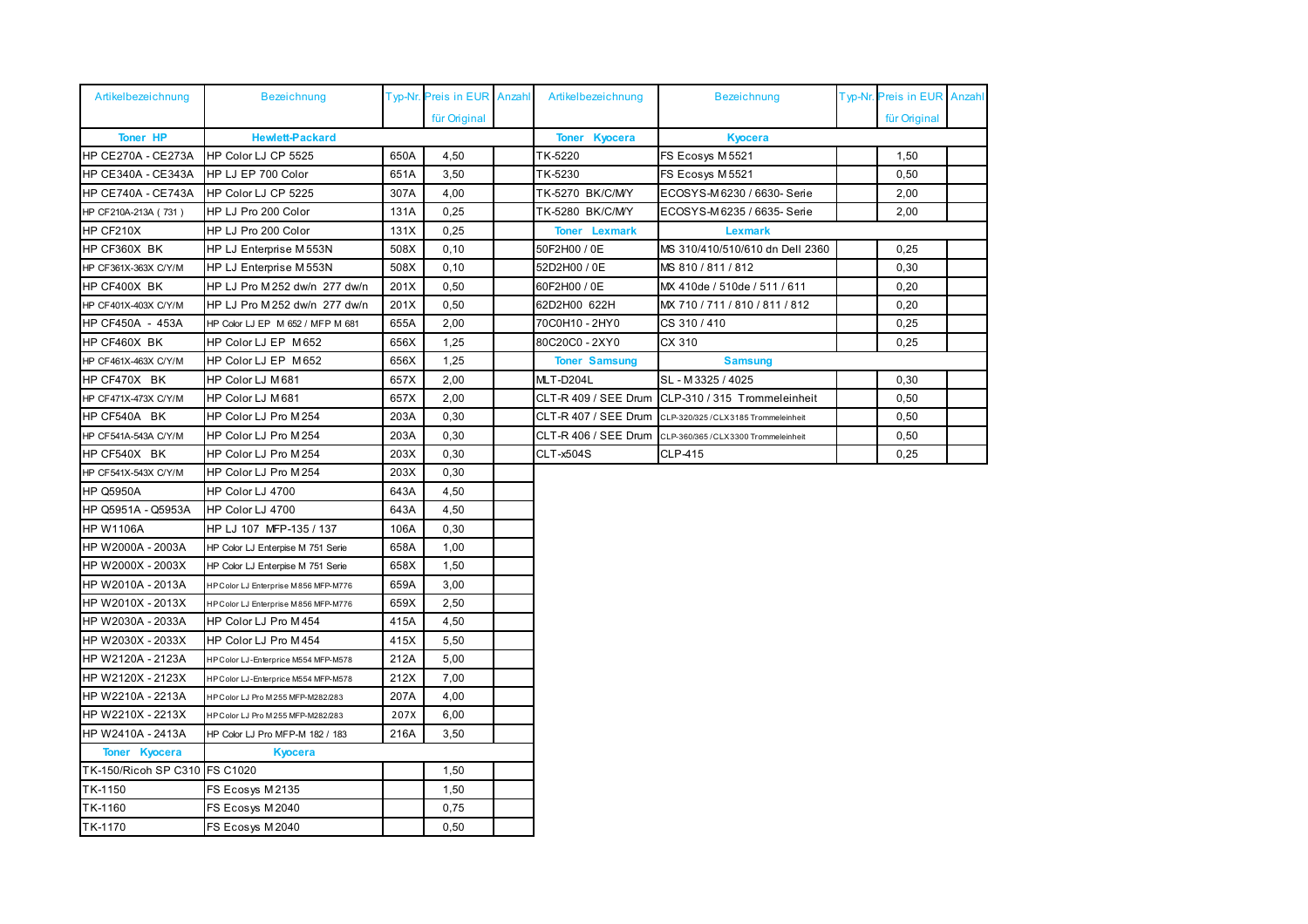## **<sup>T</sup> <sup>i</sup>ntenpatronen**

| Artikelbezeichnung  | <b>Bezeichnung</b>                 |         |              | Typ-Nr. Preis in EUR Anzahl Artikelbezeichnung | <b>Bezeichnung</b>                              |         | Typ-Nr. Preis in EUR Anzahl |  |
|---------------------|------------------------------------|---------|--------------|------------------------------------------------|-------------------------------------------------|---------|-----------------------------|--|
|                     |                                    |         | für Original |                                                |                                                 |         | für Original                |  |
| <b>Tinten Canon</b> | <b>Canon</b>                       |         |              | <b>Tinten HP</b>                               | <b>Hewlett-Packard</b>                          |         |                             |  |
| CL-38 bunt          | Pixma MX 300 / 310                 |         | 0,75         | C8727A black (27)                              | Desk Jet 3420/3425/3520/3720                    | 27 BK   | 0, 10                       |  |
| CL-41 bunt          | Pixma IP 1600/2200/6210 MP150/170  |         | 1.50         | C8728A bunt (28)                               | Desk Jet 3420/3425/3520/3720                    | 28 C    | 1.00                        |  |
| CL-51 bunt          | Pixma IP 2200                      |         | 1,00         | C9351C black (21XL)                            | Desk Jet 3920/3940/Office Jet 5610              | 21XL BK | 0.10                        |  |
| CL-511 bunt         | Pixma MP 240 / 260 / 480           |         | 2,00         | C9352A bunt (22)                               | Desk Jet 3920/3940/Office Jet 5610              | 22 C    | 1,00                        |  |
| CL-513 bunt         | Pixma MP 240 / 260 / 480           |         | 2,00         | C9352C bunt (22XL)                             | Desk Jet 3920/3940/Office Jet 5610              | 22XL C  | 1,80                        |  |
| CL-541 bunt         | Pixma MX 2140 / 3140               |         | 3,00         | CC640EE black (300)                            | Desk Jet D 2530                                 | 300 BK  | 1,50                        |  |
| CL-541 XL bunt      | Pixma MX 2140 / 3140               |         | 3,25         | CC641EE black 300 XL                           | Desk Jet D 2530                                 | 300XLBK | 1,80                        |  |
| CL-546 bunt         | Pixma MG 2450 / 2550               |         | 3,00         | CC643EE bunt (300)                             | Desk Jet D 2530                                 | 300 C   | 1,75                        |  |
| CL-546 XL bunt      | Pixma MG 2450 / 2550               |         | 3.00         | CC644EE bunt 300 XL                            | Desk Jet D 2530                                 | 300XLC  | 1.80                        |  |
| CL-561 bunt         | Pixma TS 5300 / 5350 / 5351 / 5352 |         | 3,50         | CH561EE black (301)                            | Desk Jet 2050 ab 07 / 2014                      | 301 BK  | 1,50                        |  |
| CL-561 XL bunt      | Pixma TS 5300 / 5350 / 5351 / 5352 |         | 4,00         | CH562EE bunt (301)                             | Desk Jet 2050 ab 07 / 2014                      | 301 C   | 2,00                        |  |
| PG-37 schwarz       | Pixma MX 300 / 310                 |         | 1,50         |                                                | CH563EE black 301 XL Desk Jet 2050 ab 07 / 2014 | 301XLBK | 2,00                        |  |
| PG-40 schwarz       | Pixma IP 1600 / 2200               |         | 1,50         |                                                | CH564EE bunt 301 XL Desk Jet 2050 ab 07 / 2014  | 301XLC  | 2,00                        |  |
| PG-50 schwarz       | Pixma IP 2200                      |         | 1,50         | F6U65AE Color (302)                            | HP OfficeJet 3800                               | 302 C   | 2,00                        |  |
| PG-510 schwarz      | Pixma MP 240 / 260 / 480           |         | 2,00         | F6U66AE BK (302)                               | HP OfficeJet 3800                               | 302 BK  | 2,00                        |  |
| PG-512 schwarz      | Pixma MP 240 / 260 / 480           |         | 2,00         | F6U67AE Color 302XL                            | HP OfficeJet 3800                               | 302XLC  | 2,50                        |  |
| PG-540 schwarz      | Pixma MX 2140 / 3140               |         | 3.00         | F6U68AE BK 302XL                               | HP OfficeJet 3800                               | 302XLBK | 2.50                        |  |
| PG-540 XL schwarz   | Pixma MG 2450 / 2550               |         | 3,25         | T6N01AE Color 303                              | EnvyPhoto 6230/6232/7130/7134/7830              | 303 C   | 3,00                        |  |
| PG-545 schwarz      | Pixma MG 2450 / 2550               |         | 3,00         | T6N02AE BK 303                                 | EnvyPhoto 6230/6232/7130/7134/7830              | 303 BK  | 2,50                        |  |
| PG-545 XL schwarz   | Pixma MG 2450 / 2550               |         | 3,00         | T6N03AE Color 303XL                            | EnvyPhoto 6230/6232/7130/7134/7830              | 303XLC  | 3,50                        |  |
| PG-560 schwarz      | Pixma TS 5300 / 5350 / 5351 / 5352 |         | 3,50         | T6N04AE BK 303XL                               | EnvyPhoto 6230/6232/7130/7134/7830              | 303XLBK | 3,00                        |  |
| PG-560 XL schwarz   | Pixma TS 5300 / 5350 / 5351 / 5352 |         | 3,50         | N9K05AE Color 304                              | DeskJet 3720 / 3730                             | 304 C   | 2,00                        |  |
| <b>Tinten HP</b>    | <b>Hewlett-Packard</b>             |         |              | N9K06AE BK (304)                               | DeskJet 3720 / 3730                             | 304 BK  | 2,00                        |  |
| 51626A black (26)   | Desk Jet 500C / 550C               | 26 A    | 0.30         | N9K07AE Color 304XL                            | DeskJet 3720 / 3730                             | 304XLC  | 2.00                        |  |
| 51645A/G black (45) | Desk Jet 850C / 890 C              | 45 BK   | 4,00         | N9K08AE BK 304XL                               | DeskJet 3720 / 3730                             | 304XLBK | 2,00                        |  |
| C6578A/D bunt (78)  | Desk Jet 970CXI / 990 CXI          | 78A / D | 1,00         | 3YM60AE Color (305)                            | DeskJet2710/20 Plus 4110 Envy 6020              | 305 C   | 2,50                        |  |
| C6615D/N black (15) | Desk Jet 810C / 840 C              | 15 BK   | 4,00         | 3YM61AE BK (305)                               | DeskJet2710/20 Plus 4110 Envy 6020              | 305 BK  | 2,50                        |  |
| C6656A black (56)   | Desk Jet 5550 / Photosmart 7350    | 56 BK   | 0,00         | 3YM62AE BK 305XL                               | DeskJet2710/20 Plus 4110 Envy 6020              | 305XLBK | 3,00                        |  |
| C6657A bunt (57)    | Desk Jet 5550 / Photosmart 7350    | 57 C    | 0,50         | 3YM63AE Color 305XL                            | DeskJet2710/20 Plus 4110 Envy 6020              | 305XLC  | 3,00                        |  |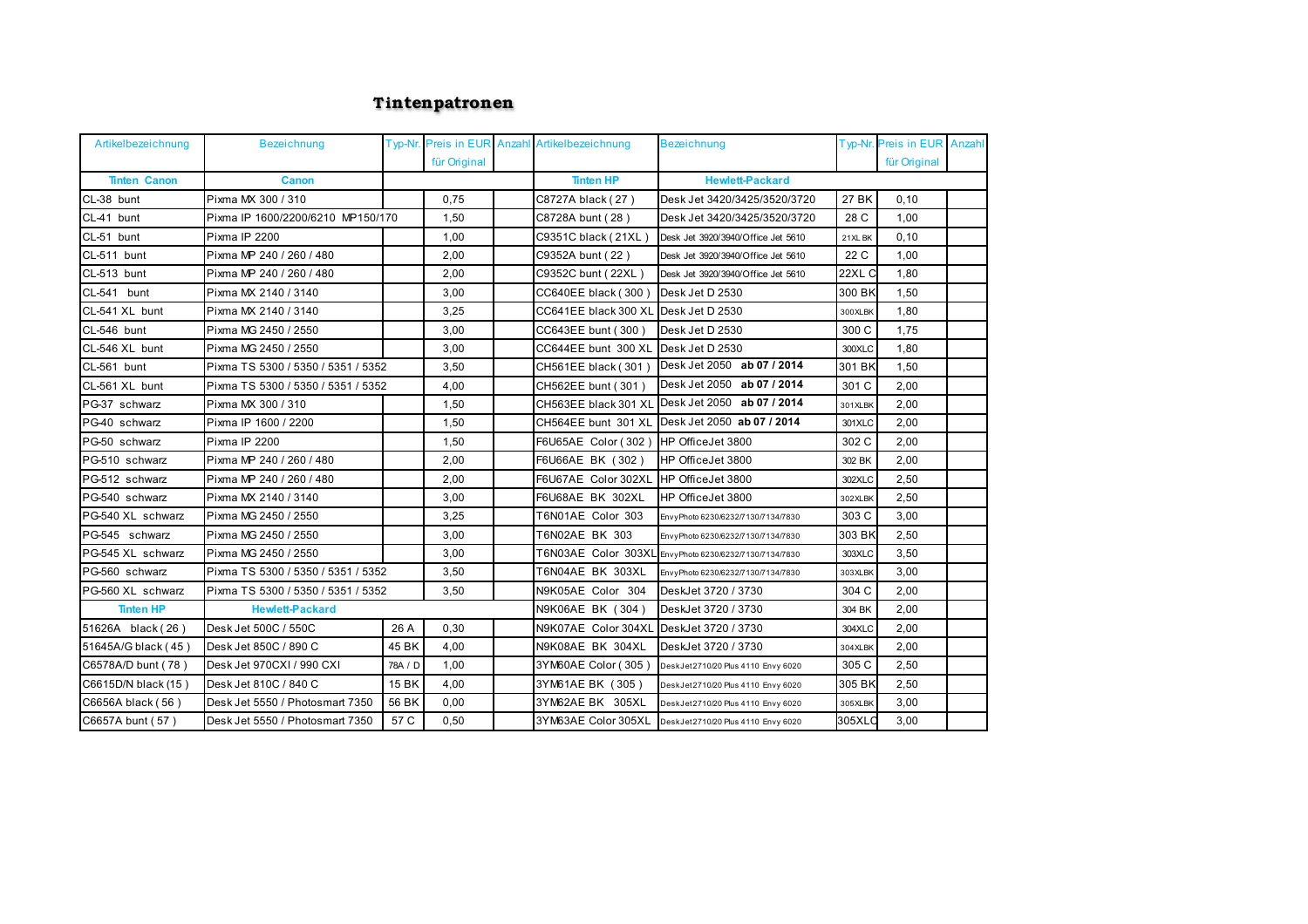| Artikelbezeichnung  | <b>Bezeichnung</b>       | <b>Typ-Nr</b> | Preis in EUR Anzahl | Artikelbezeichnung   | <b>Bezeichnung</b>                       |         | Typ-Nr. Preis in EUR Anzahl |  |
|---------------------|--------------------------|---------------|---------------------|----------------------|------------------------------------------|---------|-----------------------------|--|
|                     |                          |               | für Original        |                      |                                          |         | für Original                |  |
| <b>Tinten HP</b>    | <b>Hewlett-Packard</b>   |               |                     | <b>Tinten HP</b>     | <b>Hewlett-Packard</b>                   |         |                             |  |
| 3YM64AE BK 307XL    | Envy 6020 / 22 / 30 / 32 | 307XLBK       | 2,00                | CC654AN black 901 XL | Office Jet 4540                          | 901XLBK | 2,00                        |  |
| C2P04AE BK (62)     | HP OfficeJet 540         | 62 BK         | 3,00                | CC656AN bunt (901)   | Office Jet 4540                          | 901 C   | 1.50                        |  |
| C2P05AE BK (62XL)   | HP OfficeJet 540         | 62XLBK        | 3,50                | CZ101AE BK (650)     | HP DeskJet 1514                          | 650 BK  | 0,50                        |  |
| C2P06AE Color (62)  | HP OfficeJet 540         | 62 C          | 3.00                | CZ102AE Color 650    | HP DeskJet 1514                          | 650 C   | 0,50                        |  |
| C2P07AE Color 62XL  | HP OfficeJet 540         | 62XLC         | 4,00                | F6V24AE color 652    | HP Desk Jet Advantage 1115               | 652 C   | 0,50                        |  |
| CC653AN black (901) | Office Jet 4540          | 901 BK        | 2,00                | F6V25AE black 652    | HP Desk Jet Advantage 1115               | 652 BK  | 0,50                        |  |
|                     |                          |               |                     |                      |                                          |         |                             |  |
|                     |                          |               |                     |                      | Instant Ink HP-62/302/303/304/305/307+XL |         | 0,50                        |  |
|                     |                          |               |                     |                      | Setup HP-62/302/303/304/305/307+XL       |         | 0,75                        |  |

**Leergutliste gültig vom 04.06.2022 - 31.07.2022**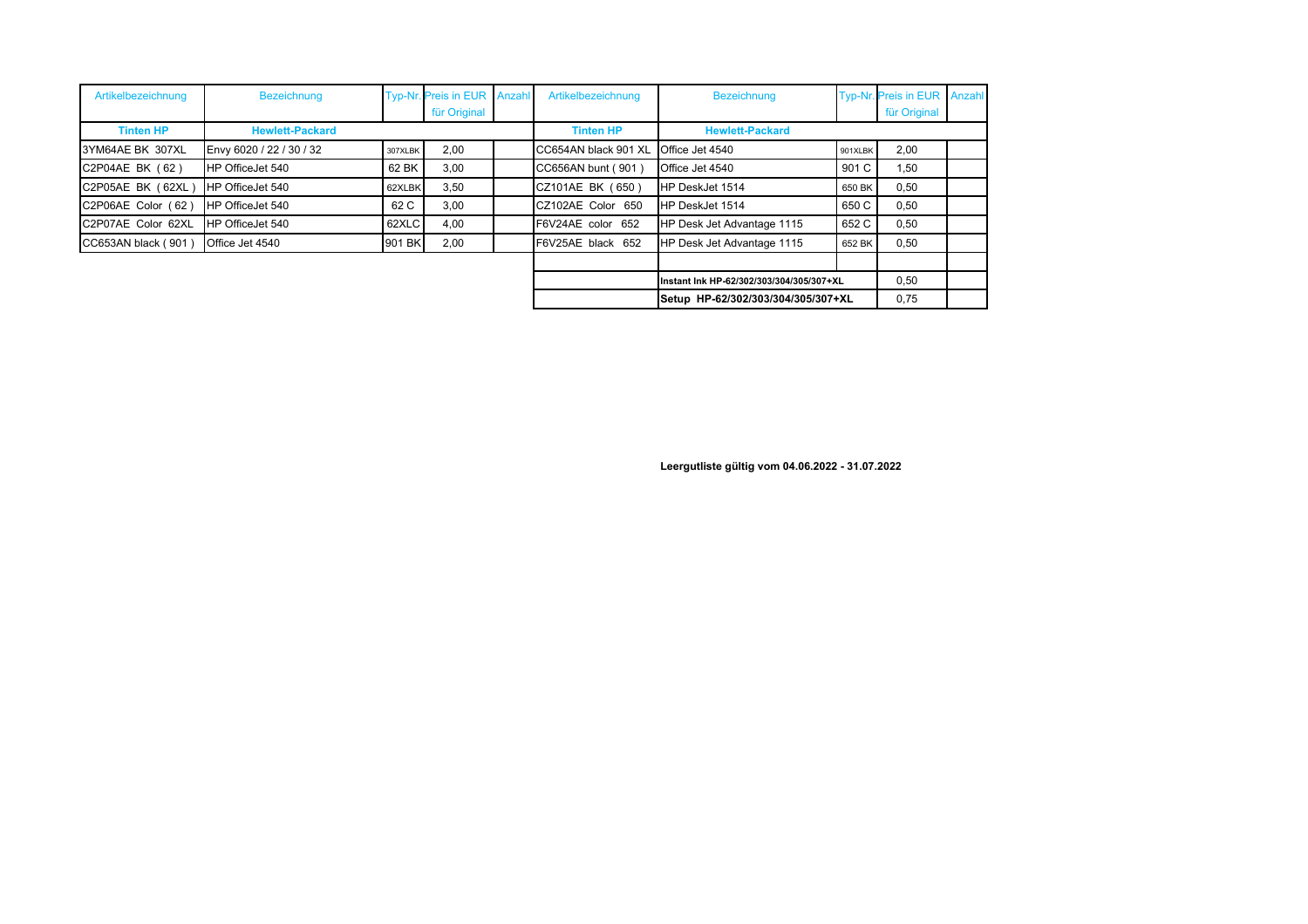## **Allgemeine Rücknahmebedingungen**

Wir kaufen immer zum aktuellen Listenpreis an. Preise ändern sich monatlich.

 **Irrtümer und Druckfehler vorbehalten.**

 **Die Vergütung erfolgt nach Überprüfung. Der Vergütungspreis richtet sich nach der Liste, die bei Leerguteintreffen gültig ist.**

 Wir kaufen von Privatpersonen, gewerblichen Endkunden und EDV-Händlern, Kindergärten u. Schulen.Bei Leergut-/Recyclinghändlern ist eine vorherige Absprache bzw. eines schriftlichen Angebotes, zwecks Annahme oder Ablehnung der Warensendung erforderlich.

 **Der Sendung muss Lieferschein mit Adresse beiliegen, bei Firmen bitte Kopie der Gewerbeanmeldung und Steuernummer / IBAN / BIC beilegen.**

 Das Leergut muss sachgemäß verpackt sein : Kartuschen und Tintenpatronen separat verpacken, niemals zusammen, da Tonerstaub die Elektronik der Tintenpatrone zerstören kann, sowie auslaufende Tinte die Kartusche beschädigen könnte. Tintenpatronen auch nicht mit Tesafilm abkleben, hierdurch wird die empfindliche Elektronik mit Kleberesten zerstört. Nehmen Sie einfach die Verpackung Ihrer neuen Patrone und stecken die alte Patrone hierhinein. Kartuschen belassen Sie in der schwarzen o. durchsichtigen Luftpolsterverpackung, das ist platzsparender als die Originalverpackung.

 **Wir stellen kostenlose Sammelboxen und Palettenboxen zur Verfügung die auch kostenfrei wieder abgeholt werden. Anruf, Email o. Fax genügt.**

 **Der Leergutvergütungswert muß bei Paketen 20 EUR/Paket u. bei Paletten 100 EUR netto betragen. Unter diesem Vergütungswert wird eine Pauschale von 9,50 EUR / Paket und 40 EUR / Palette von Ihrer Vergutüng abgezogen.**

 **Sammelboxen sind Eigentum der Firma POINT - Fuchs, bei Missbrauch stellen wir Ihnen die Sammelbox mit 8 EUR in Rechnung.**

 **Alle aufgeführten Markennamen und Zubehörbezeichnungen sind eingetragene Warenzeichen der einzelnen Hersteller u. dienen ausschließlich zu Anschauungszwecken.**

 **Stand: 2018**

POLIT

 **Jürg Fuchs Zollhäuser - Str. 52, 07333 Unterwellenborn, OT Kamsdorf Tel.: 03671-507021 Fax: 03671-610726 Handy: 0151-15319376 E-Mail: mail@point-fuchs.de www.pointfuchs.de**

www.kinderhospiz- ® mitteldeutschland.de

**Ust-IDNr.: DE256565161**